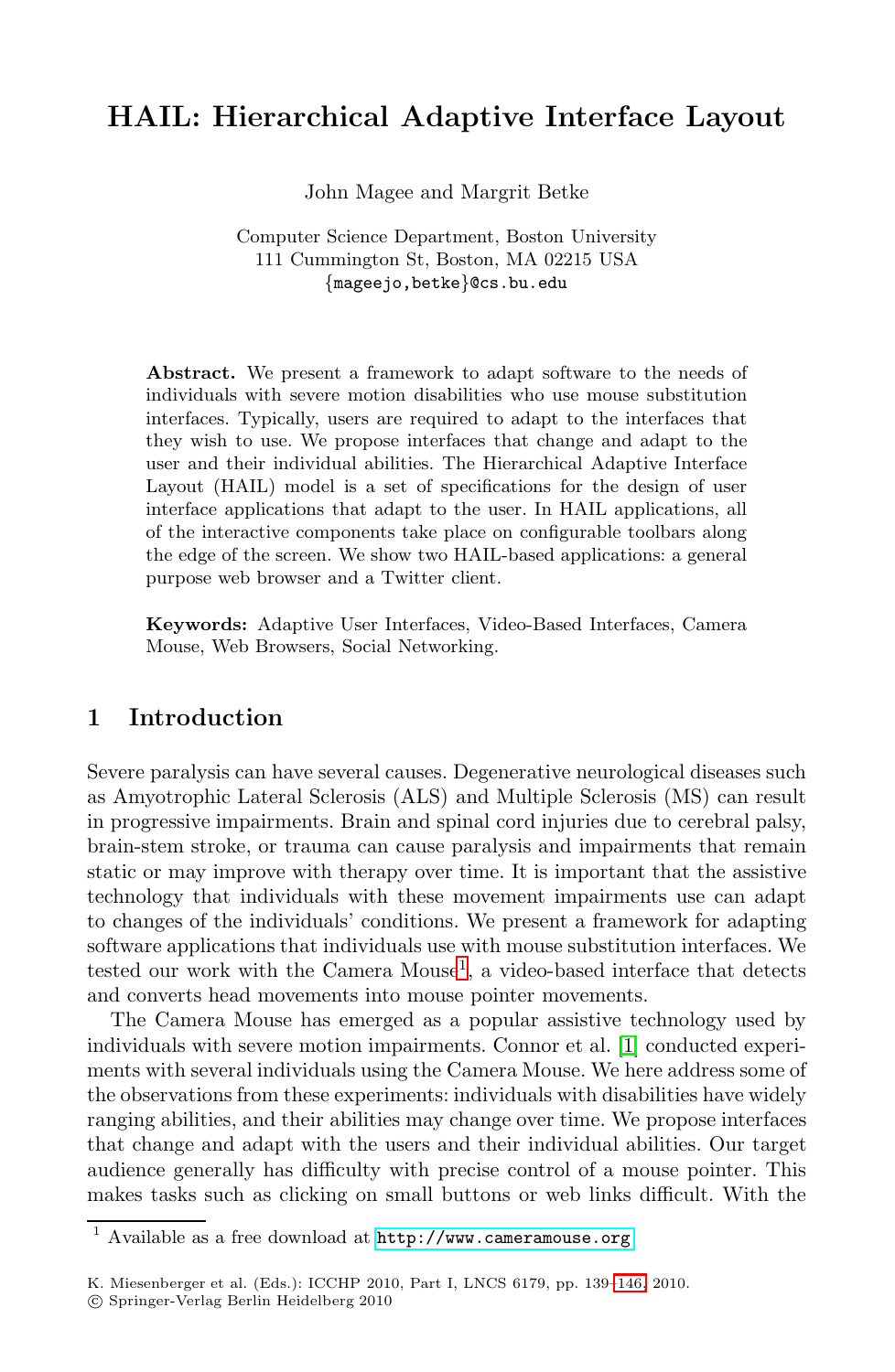Camera Mouse, a click command is issued when [th](#page-7-2)e mouse pointer has dwelled over the button or link for a certain amount of time.

A great amount of effort has been devoted to making the web accessible to blind or vision-impaired computer users. Individuals with motion-impairments generally have few options. Previous efforts to create accessible web browsers involved zoom-able interfaces, designing larger buttons on standard web browsers, adding confirmation boxes before following a link (e.g., [2]), dynamically changing the layout [3], or growing the size of links. Other work on adaptive interfaces present interfaces that are too complex for some of our users (e.g., [4]).

We propose the Hierarchical Adaptive Interface Layout (HAIL) model, which is a set of specifications for the design of user interface applications that adapt to the user, rather than requiring the user to adapt to the interface. We present two applications designed to the HAIL model specification: a general purpose web browser and a Twitter client. These were chosen to compare the number of user inputs needed to complete certain tasks. For the purposes of this paper, the applications are not fully featured, rather they were made to serve as a proof of concept for HAIL interface applications. After conducting experiments and receiving user feedback, we plan to expand the applications by adding features such as text input via on-screen keyboards or bookmarking.

Although we designed these interfaces for users of the Camera Mouse, users of other mouse substitution devices, such as mouth joysticks, may also benefit from applications that are based on the HAIL model.

# **2 Hierarchical Adaptive Interface Layout Model**

The hierarchical concept of the HAIL model means that each increasing level of the interfac[e is](#page-2-0) slightly more complex than the previous level. There are two important specifications for HAIL applications. First, all of the interactive components take place on toolbars along the edge of the screen. The center of the screen is by default reserved for display only and can be used as a rest area for the mouse pointer. This helps avoid the "Midas [tou](#page-7-3)ch" problem of unintentionally selecting every item the mouse happens to stop near, and gives users a large area in the center where they do not have to worry about the mouse position. Second, each level of the HAIL model specifies minimum button dimensions as a percentage of screen size (Table 1). This assures that a user comfortable with a certain level in one application would be able to use other applications with the same setting.

We built upon experiences in designing user interface programs that offer configurable complexity and difficulty. In particular, Magee et al. [5] designed the game BlockEscape to evaluate user interactions by allowing settings such as changing the speed of the game, or varying the number of objects that must be navigated around. Adjustment of the settings resulted in a game that was easier or harder for the user to interact with. Following this approach, the HAIL model offers a range of interface layouts from easy-to-use and uncomplicated at one end, to having more features and being more complex at the other end. The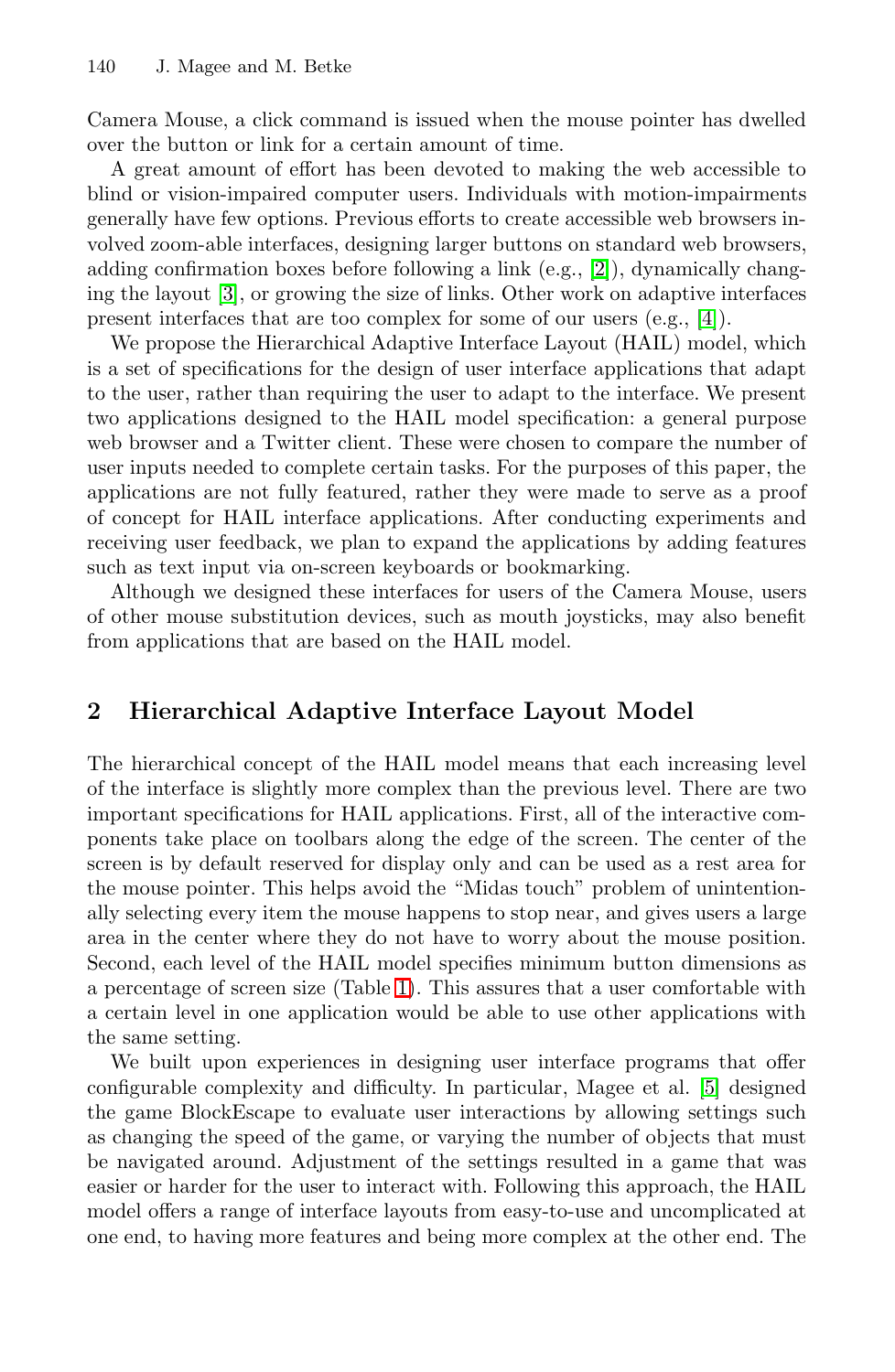<span id="page-2-0"></span>**Table 1.** Minimum button size as a percentage of screen width. Intermediate levels can be used to add or subtract buttons.

| <b>HAIL</b> Level | Button Size as a Percentage of Screen Width |
|-------------------|---------------------------------------------|
|                   | 14\%                                        |
| $2 - 4$           | 12%                                         |
| $5 - 7$           | 8%                                          |
| $8 - 10$          | 4%                                          |

intent is that individuals using mouse substitution interf[ace](#page-2-1)s should be able to set their user interface at the level of complexity that is right for them. Users who are adept at clicking on small buttons will be able to use the more complex interface with more buttons and thus be able to accomplish tasks faster. Users who have difficulties selecting small buttons will be able to choose interfaces with increasingly large buttons (and as a result, fewer buttons on the screen). Although tasks may take longer with the simpler interface, they can now be accomplished without requiring the mouse-pointer accuracy of the more complex interface. HAIL model levels are shown graphically on a sliding scale in Fig. 1.



<span id="page-2-1"></span>**Fig. 1.** Graphical depiction of HAIL levels. Low levels on the left, high levels on the right, intermediate steps in the middle.

Traditional pointer-based interfaces allow movement of the pointer in any direction, allowing the user to select any interface element on the screen directly. HAIL interface applications instead highlight the currently selected interface element. Buttons on the toolbars navigate between those interface elements, and provide a mechanism for activating the currently selected element or executing an event on the selected element. Navigation between interface elements is more akin to keyboard arrow keys – Up, Down, Left, Right – than a mouse pointer. Due to this, HAIL applications work best with information and interfaces that can be organized into linear lists or grids.

### **3 The HAILbrowser**

The HAILbrowser is an implementation of a web browser following the HAIL model specifications. Since the HAIL model is a generalization, this implementation is an application to test the model presented. There are several good reasons for choosing a web browser as a testing platform for the HAIL model. The web browser could be called the most important piece of software for today's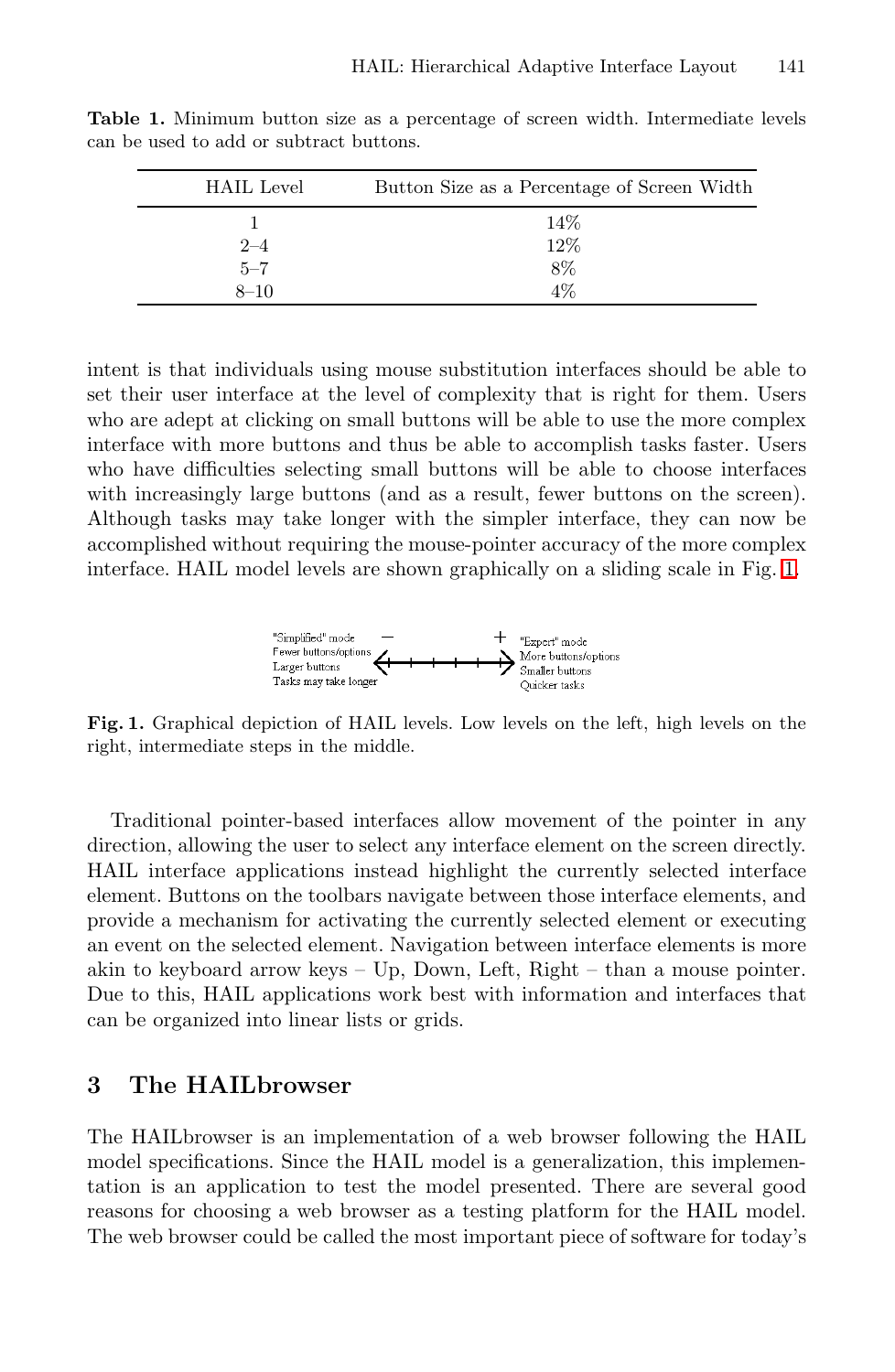computer users. It has become the ubiquitous application not only for accessing information, but also as a gateway for communication applications like email and social networking.

Specialized web browsers like the Zac Browser (Zone for Autistic Children) [6] have made the web an accessible tool for people with autism. The goal of the HAILbrowser is to open up the web to users of accessibility technology like the Camera Mouse. We have previously used standard web browsers with the Camer[a M](#page-3-0)ouse and found that only the most adept Camera Mouse users can successfully navigate the world wide web with these browsers. The standard web browser assumes that users have pinpoint accuracy with their mouse pointer to select links. This is often an unrealistic assumption for users with movement impairments. Even Camera Mouse users without disabilities may have trouble keeping the mouse pointer hovering over small hyperlinks in order to select them. The HAILbrowser offers a different mechanism to select hyperlinks. It displays toolbars to allow individuals to navigate through links on a page and select one of the links to follow (Fig. 2). At the high end of the layout hierarchy, the HAIL framework yields a browser with smaller toolbars and more buttons; at the low end of the hierarchy, the HAIL framework yields a browser with larger toolbars and fewer buttons.

<span id="page-3-0"></span>

**Fig. 2.** Layout of three layers of the HAILbrowser

The web pages can have links and interactive elements arranged arbitrarily, which can make the task of navigating to a specific link difficult and time consuming for Camera Mouse users. The lower complexity levels of the HAILbrowser therefore display the mobile web version of web pages by default (Fig. 3). These pages are designed for display on small electronic devices like mobile phones that have small screens. The layout of the web pages is thus simplified, less cluttered, and often easier to navigate. These pages often present navigation links in a li[nea](#page-4-0)r list format, which is easier to navigate by iteratively selecting subsequent links. The obvious trade-off of this format is that the page may display less information than the non-mobile counterpart. The mobile web default is configurable by the users.

At the least-complex level of the HAIL hierarchy, the browser incorporates a set of basic features for browsing the Internet, as described in Table 2. At a more advanced level of the HAIL hierarchy, the browser incorporates a set of additional features that are convenient for browsing such as bookmarking and jumping links (Table 2).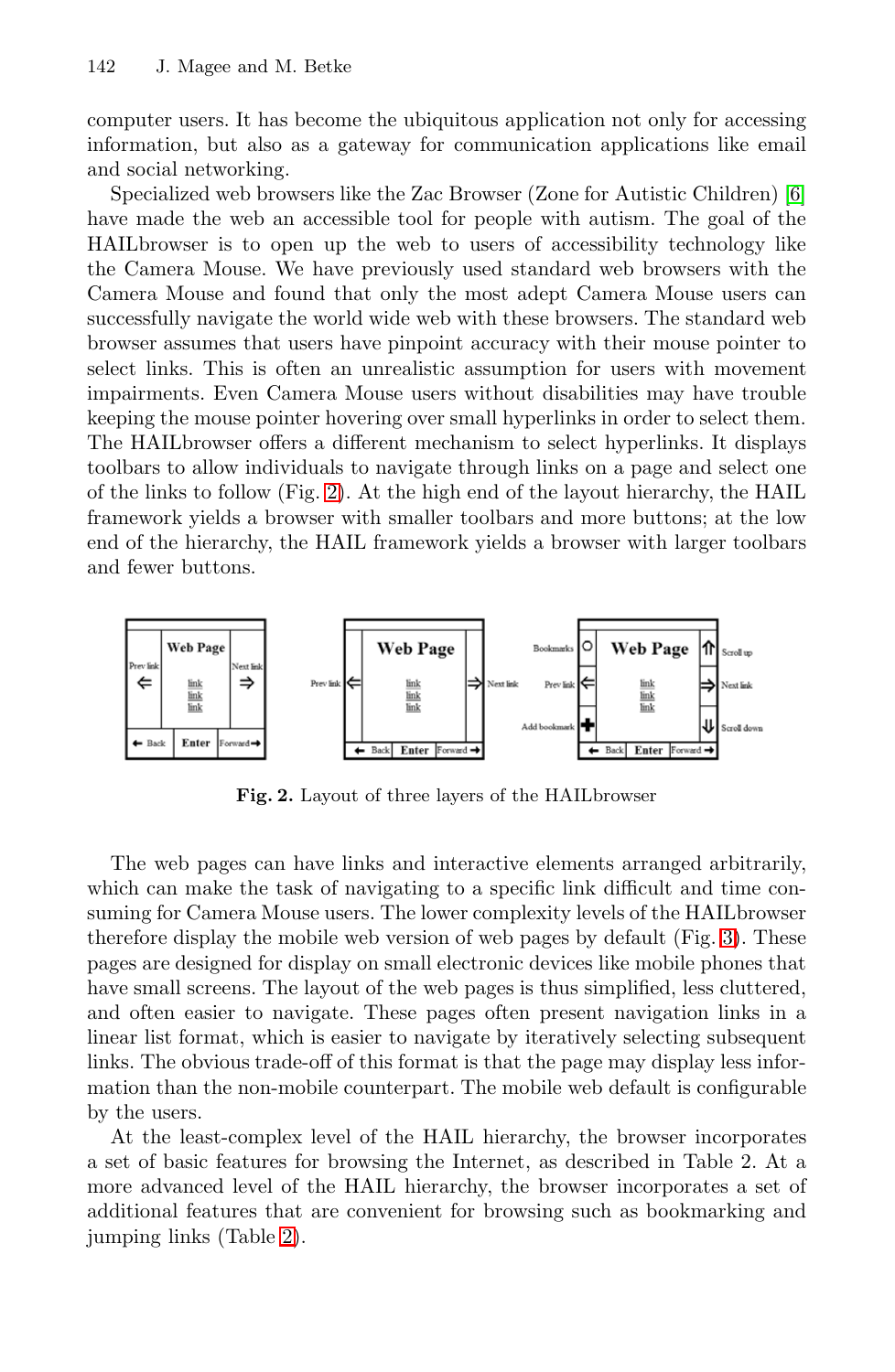<span id="page-4-0"></span>

**Fig. 3.** HAILbrowser screen shots

**Table 2.** HAILbrowser required and optional features

| <b>Basic Features</b>     | Advanced Features                      |
|---------------------------|----------------------------------------|
| Select Next/Previous Link | <b>Bookmarks</b>                       |
| Follow Selected Link      | Text Entry / Keyboard                  |
| Back/Forward              | Jump 10 Links                          |
| Page Up/Down              | Smart navigation (not implemented yet) |

# **4 HAILtwitter**

HAILtwitter is a second application designed to be a proof of concept. HAILtwitter uses the application "Twitter." Twitter is a social networking and microblogging service that can be accessed through web browsers, portable electronic devices, or custom client programs that communicate with Twitter servers over the Internet. As of April 2010, it has over 100 million registered users. Users make accounts and designate a list of other users t[hey](#page-5-0) wish to receive updates from. Messages posted to the site are limited to 140 characters in length. Users can choose to view messages only from others that they follow, or can search for messages containing a word or phrase, choose from a list of trending topics, or can see all messages from a specific user. The small message size and the information organization in list form makes Twitter an ideal application for users with disabilities. Navigating up and down a linear list of information is an interaction style that is well-suited for a HAIL application.

Two screen shots of the HAILtwitter application are shown in Fig. 4. Each message occupies a row in the list of messages, along with the sender's profile picture, the sender's name, and the time that the message was posted. The toolbar buttons are used to navigate up and down the list of messages to select one to interact with. Once a message is selected, the user can choose to interact with it in a number of ways. The user can "retweet" the message – essentially rebroadcast it to their friends. Other options are to see all messages from the sender of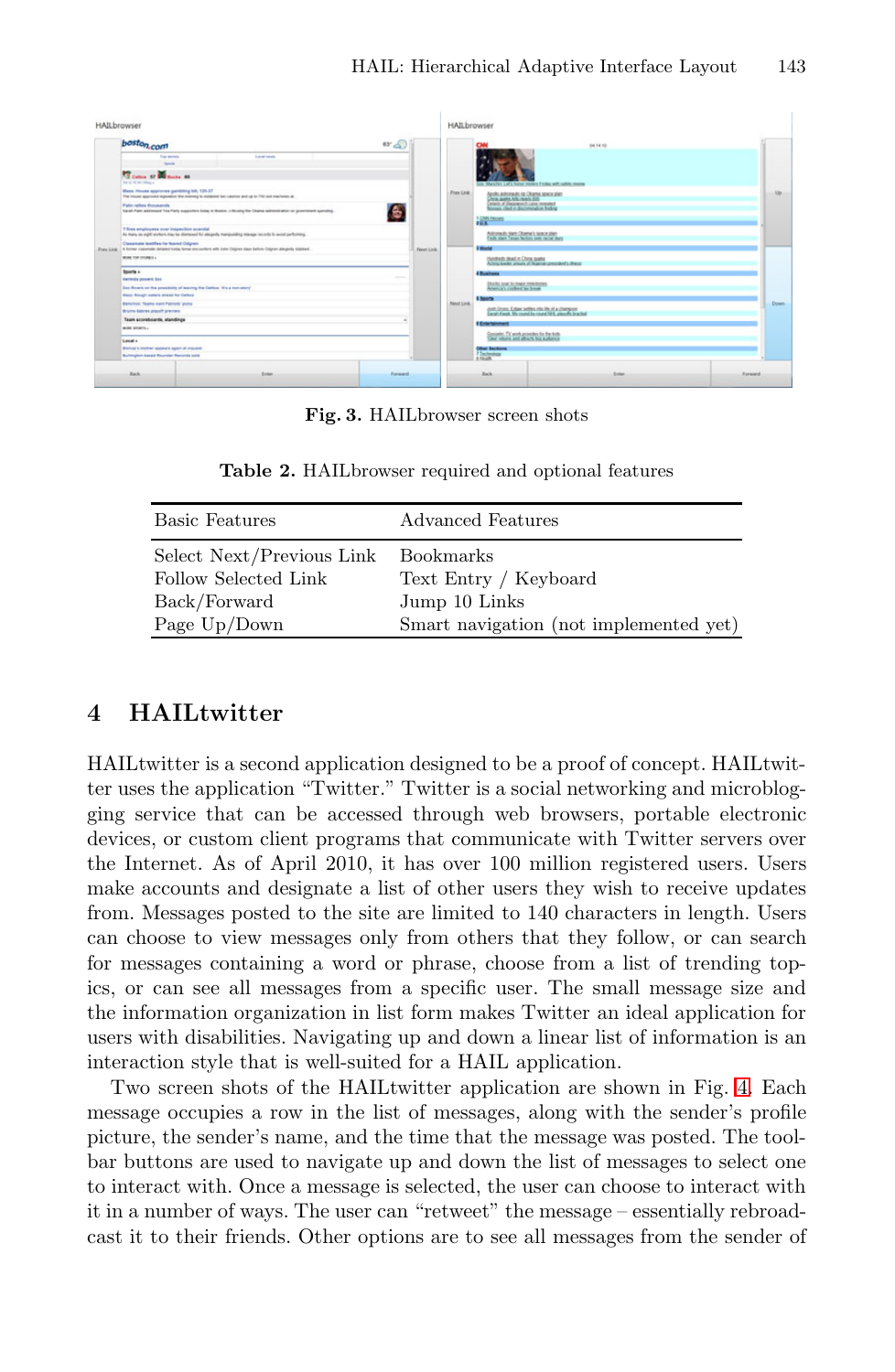<span id="page-5-0"></span>

**Fig. 4.** HAILtwitter screen shots

the current message, or to add or remove the sender from the user's following l[ist](#page-5-1). Users can also refresh the page to see newer messages, or load another group of older messages from the current set of messages they are viewing.

<span id="page-5-1"></span>We developed the HAILtwitter application with a limited feature set that nonetheless gives the user quick access to social networking and communication. With the addition of an on-screen keyboard, this application can also allow two-way social interaction for some users. Many users use Twitter to post web addresses, links to other Twitter users, or links to pictures. Adding the ability to follow these various kinds of links can provide a richer interactive environment for users (see Table 3).

**Table 3.** HAILtwitter required and optional features

| Advanced Features                             |
|-----------------------------------------------|
| View other timelines<br>Text Entry / Keyboard |
| Trending topics<br>Follow/Unfollow friends    |
|                                               |

# **5 Discussion**

Preliminary testing of the applications with able-bodied Camera Mouse users was positive. Users observed that it was much easier to select the buttons in our interface compared to standard-sized links in traditional web browsers.

We found that buttons on the edge of the screen were easier to select than interface elements in the middle of the screen. The reason was that once the mouse pointer reached the edge of the screen, for example, the bottom, selection of buttons placed along the bottom mostly involved control of horizontal movements. The control of the vertical pointer movement did not require as precise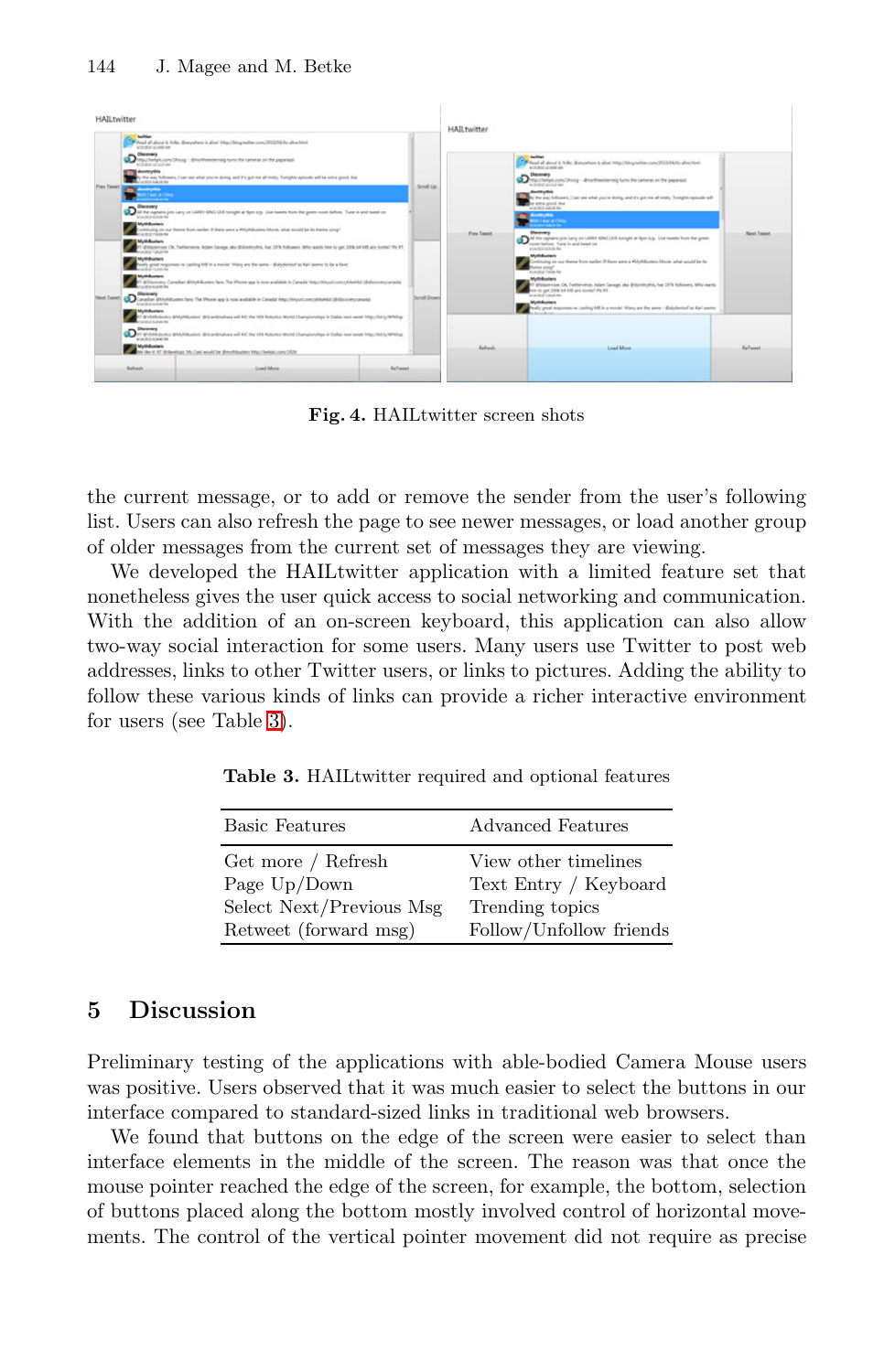pointing abilities from the user, because the user could simply push the mouse pointer downwards, and this would result in the pointer remaining at the edge of the screen. A similar situation exists with corners: the user only needs to move towards the corner and the edges of the screen "catch" the pointer and direct it onto the corner button.

Our experimentation with buttons at the corner of the screen brought our attention to a problem that Camera Mouse users sometimes encounter – unintended simulated mouse clicks that wreak havoc with the users' interaction experience. The top-right corner of an application window typically contains a button with which a user can close the application. Similarly, another corner may be dedicated to menu buttons. The bottom edge of the computer screen may contain a task bar. We have observed that Camera Mouse users of traditional applications sometimes unintentionally hover over these buttons and thus issue unintended selection commands that close their applications or switch to other applications. To avoid these scenarios, we therefore designed our HAIL applications to utilize the full screen.

## **6 Current and Future Work**

We are currently testing the prototype implementations of our HAILbrowser and HAILtwitter applications. Feedback from the first round of testing will be incorporated into our software. We will make the software available as a free download so that Camera Mouse users will be able to try it out and provide additional feedback.

To become a successful end-user appli[ca](#page-7-4)tion, the software must include features beyond what we implemented initially as a proof of concept. Integration with an on-screen keyboard [o](#page-7-5)r other text-entry meth[ods](#page-7-6) is one focus. Text-tospeech abilities would also be useful for some users.

The HAILtwitter application would benefit from incorporating all of the features available on the Twitter website, such as trending topics and lists. For the web browser application, the browser could exploit navigation advancements of semantic understanding of web content used by screen reader navigation. Our browser could leverage the work presented by Takagi et al. [7], using collaborative web accessibility information to aid [in](#page-7-7) navigating the content of a web page. Other approaches navigate by groups of links [3] or via a tree structure [8]. In these approaches, the user would navigate between sections of a web page before navigating through individual links.

We are moving the development of our web browser and Twitter applications to a common HAIL framework with a plug-in architecture. Similar to how a smartphone device provides a basic interface for a variety of smaller "apps," the HAIL framework would allow HAIL applications to share the same user interface program. A similar approach is proposed by Andrews et al. [9], where a common user interface framework interprets interface elements defined within metadata. Users will be able to switch between applications and have the framework remember their preferred settings. This will ease the development of future applications